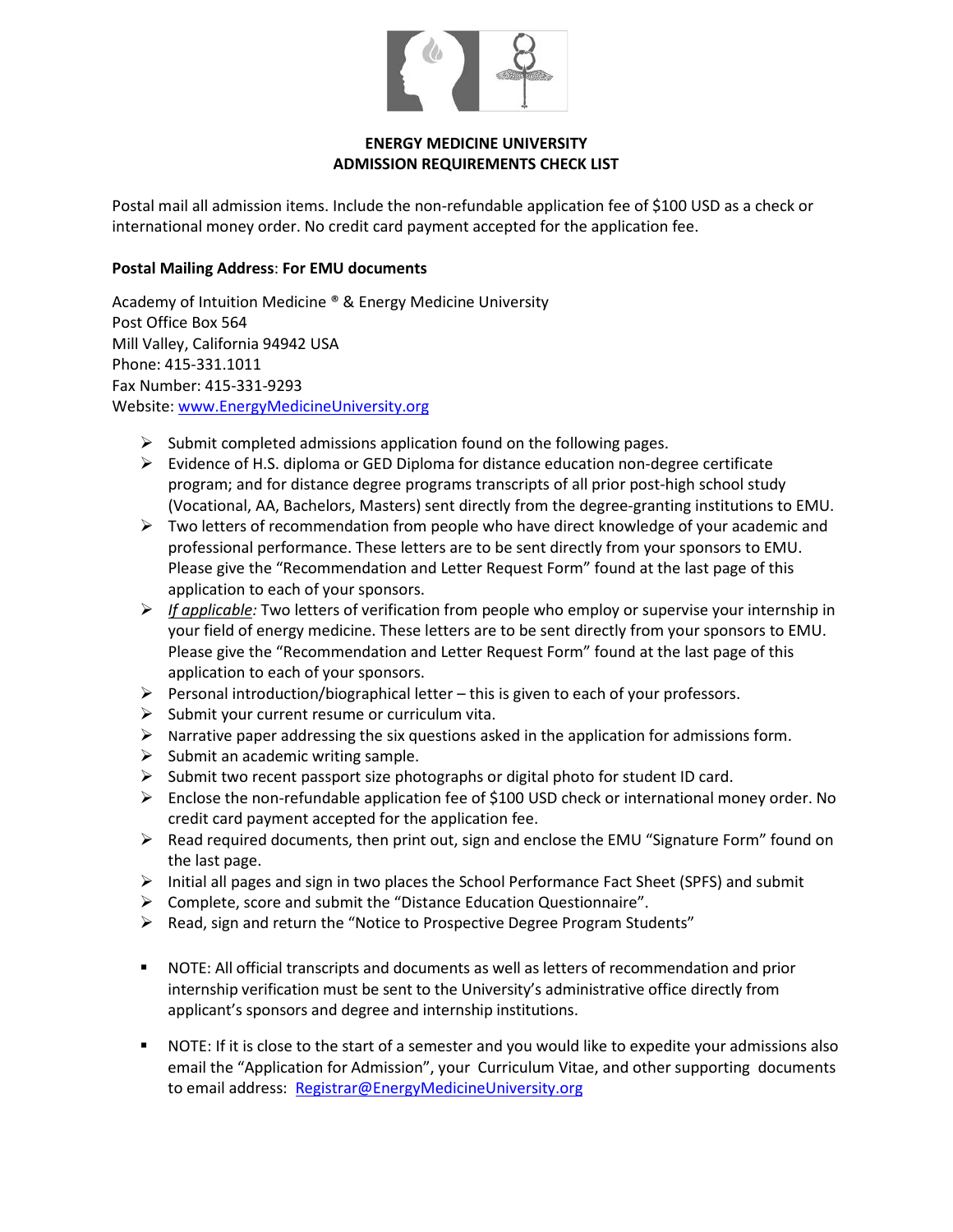

# **EMU APPLICATION FOR ADMISSION**

| <b>PERSONAL</b>       |                       |          |          |      |              |       |           |
|-----------------------|-----------------------|----------|----------|------|--------------|-------|-----------|
|                       |                       |          |          |      |              |       |           |
|                       | Last                  |          | First    |      | MI           |       | Maiden    |
|                       |                       |          |          |      |              |       |           |
|                       | <b>Street Address</b> |          | Apt. $#$ |      | City         | State | Zip       |
|                       |                       |          |          |      |              |       |           |
|                       |                       |          |          |      |              |       |           |
|                       |                       |          |          |      |              |       |           |
|                       |                       |          |          |      |              |       |           |
|                       |                       |          |          |      |              |       |           |
|                       |                       |          | Name     |      | Relationship |       | Telephone |
| <b>Street Address</b> |                       | Apt. $#$ |          | City |              | State | Zip       |
|                       |                       |          |          |      |              |       |           |

If not a US Citizen or a Permanent Resident, will you require a Student Visa? Yes No **EMU does not provide student visas.**

If a Permanent Resident, given your Alien Registration Number as shown on your Immigration Form 1-551 \_\_\_\_\_\_\_\_

## **EMPLOYMENT HISTORY** (if more room is needed, please provide attachment).

| <b>EMPLOYER</b> | ADDRESS                  | Date Began | Date Ended | Position Held | <b>Describe Duties</b> |
|-----------------|--------------------------|------------|------------|---------------|------------------------|
|                 | Street, City, State, Zip |            |            |               |                        |
| Name            |                          |            |            |               |                        |
| Phone           |                          |            |            |               |                        |
| Website         |                          |            |            |               |                        |
| Name            |                          |            |            |               |                        |
| Phone           |                          |            |            |               |                        |
| Website         |                          |            |            |               |                        |
| Name            |                          |            |            |               |                        |
| Phone           |                          |            |            |               |                        |
| Website         |                          |            |            |               |                        |
| Name            |                          |            |            |               |                        |
| Phone           |                          |            |            |               |                        |
| Website         |                          |            |            |               |                        |
|                 |                          |            |            |               |                        |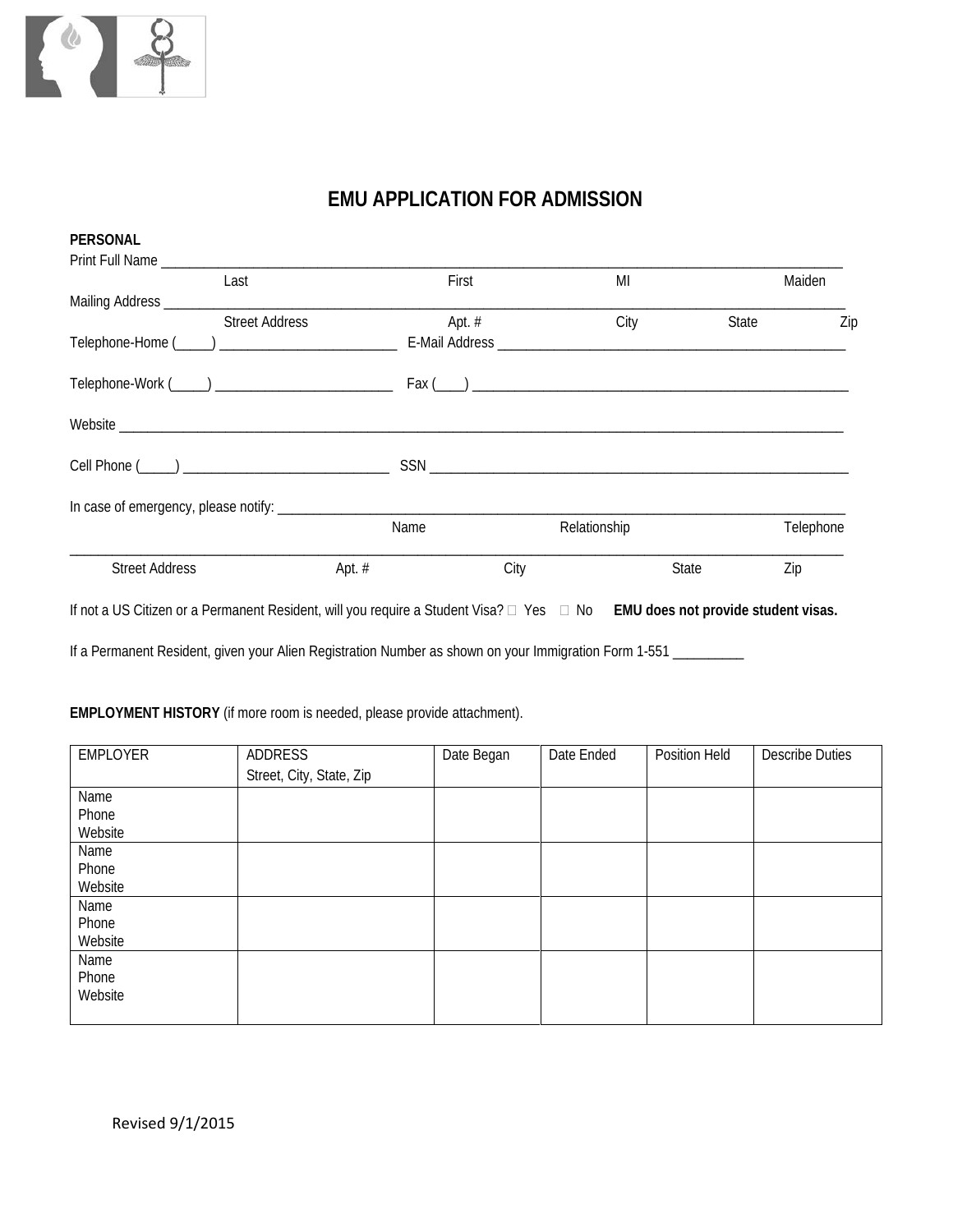

### **EDUCATION: Attach your current Curriculum Vitae.**

Please list below all schools attended (if more room is needed, please provide attachment).

|                                  |                             | Street Address ____________________City ___________________State ___ Zip ______Telephone _______Website________________________________                                                                                                                                                                                                                                                                                                                                                                                                                                                                                                                                                                                                                                                                                                                                                                                                                                                                                                                                                                                                                                                                                                                                                |  |  |  |
|----------------------------------|-----------------------------|----------------------------------------------------------------------------------------------------------------------------------------------------------------------------------------------------------------------------------------------------------------------------------------------------------------------------------------------------------------------------------------------------------------------------------------------------------------------------------------------------------------------------------------------------------------------------------------------------------------------------------------------------------------------------------------------------------------------------------------------------------------------------------------------------------------------------------------------------------------------------------------------------------------------------------------------------------------------------------------------------------------------------------------------------------------------------------------------------------------------------------------------------------------------------------------------------------------------------------------------------------------------------------------|--|--|--|
|                                  |                             | College ___________________Last Grade Completed _______ Did you graduate? □ Yes □ No Degree/Major_________                                                                                                                                                                                                                                                                                                                                                                                                                                                                                                                                                                                                                                                                                                                                                                                                                                                                                                                                                                                                                                                                                                                                                                             |  |  |  |
|                                  |                             | College ___________________Last Grade Completed _______ Did you graduate? □ Yes □ No Degree/Major_________                                                                                                                                                                                                                                                                                                                                                                                                                                                                                                                                                                                                                                                                                                                                                                                                                                                                                                                                                                                                                                                                                                                                                                             |  |  |  |
|                                  | <b>SPECIALIZED TRAINING</b> | Please list below all schools attended (if more room is needed, please provide attachment).                                                                                                                                                                                                                                                                                                                                                                                                                                                                                                                                                                                                                                                                                                                                                                                                                                                                                                                                                                                                                                                                                                                                                                                            |  |  |  |
|                                  |                             |                                                                                                                                                                                                                                                                                                                                                                                                                                                                                                                                                                                                                                                                                                                                                                                                                                                                                                                                                                                                                                                                                                                                                                                                                                                                                        |  |  |  |
|                                  |                             |                                                                                                                                                                                                                                                                                                                                                                                                                                                                                                                                                                                                                                                                                                                                                                                                                                                                                                                                                                                                                                                                                                                                                                                                                                                                                        |  |  |  |
|                                  |                             | Street Address ___________________City ___________________State ___ Zip _____Telephone ______Website___________________________________                                                                                                                                                                                                                                                                                                                                                                                                                                                                                                                                                                                                                                                                                                                                                                                                                                                                                                                                                                                                                                                                                                                                                |  |  |  |
|                                  |                             |                                                                                                                                                                                                                                                                                                                                                                                                                                                                                                                                                                                                                                                                                                                                                                                                                                                                                                                                                                                                                                                                                                                                                                                                                                                                                        |  |  |  |
|                                  |                             |                                                                                                                                                                                                                                                                                                                                                                                                                                                                                                                                                                                                                                                                                                                                                                                                                                                                                                                                                                                                                                                                                                                                                                                                                                                                                        |  |  |  |
|                                  |                             | Street Address ___________________City ___________________State ___ Zip _____Telephone ______Website___________________________________                                                                                                                                                                                                                                                                                                                                                                                                                                                                                                                                                                                                                                                                                                                                                                                                                                                                                                                                                                                                                                                                                                                                                |  |  |  |
| 1.<br>2.<br>3.<br>4.<br>5.<br>6. |                             | <b>INTRODUCTION PAPER:</b> Write full responses in narrative form on a separate sheet of paper addressing these six questions:<br>Explain why you want to enter or further your training in this field.<br>What prompts your application at this time?<br>How did you become interested in this field?<br>What are your planned career goals - short and long term?<br>Are there any obstacles that may hinder your starting and completion of this program? Please explain.<br>Are you applying to enter the Master, Doctorate, Combined or Certificate program? And which Concentration?<br>I DECLARE THAT THE INFORMATION ON THIS APPLICATION IS TRUE AND CORRECT, TO THE BEST OF MY KNOWLEDGE, AND COMPOSED WHOLLY<br>BY MYSELF. THE ABOVE INFORMATION IS CONSIDERED PRIVATE AND IS FOR INTERNAL USE BY ACADEMY/UNIVERSITY ONLY. THE<br>ACADEMY/UNIVERSITY MAY USE ANY PORTION OF THE ABOVE INFORMATION IN CONSIDERING THE ADVISABILITY OF MY ADMISSION. ANY<br>WILLFUL MISREPRESENTATION IN THESE ANSWERS MAY DISQUALIFY ME EVEN AFTER ACCEPTANCE FOR ADMISSION. PHOTOGRAPHS ARE<br>OCCASIONALLY TAKEN IN THE SCHOOL SHOWING STUDENTS AT WORK AND BECAUSE I MAY APPEAR IN SUCH PHOTOGRAPHS, I HEREBY GIVE<br>PERMISSION FOR THEM TO BE USED FOR SCHOOL PUBLICITY AND ADVERTISING. |  |  |  |
|                                  | FOR ADMISSIONS USE ONLY     |                                                                                                                                                                                                                                                                                                                                                                                                                                                                                                                                                                                                                                                                                                                                                                                                                                                                                                                                                                                                                                                                                                                                                                                                                                                                                        |  |  |  |
|                                  | Revised 9/1/2015            |                                                                                                                                                                                                                                                                                                                                                                                                                                                                                                                                                                                                                                                                                                                                                                                                                                                                                                                                                                                                                                                                                                                                                                                                                                                                                        |  |  |  |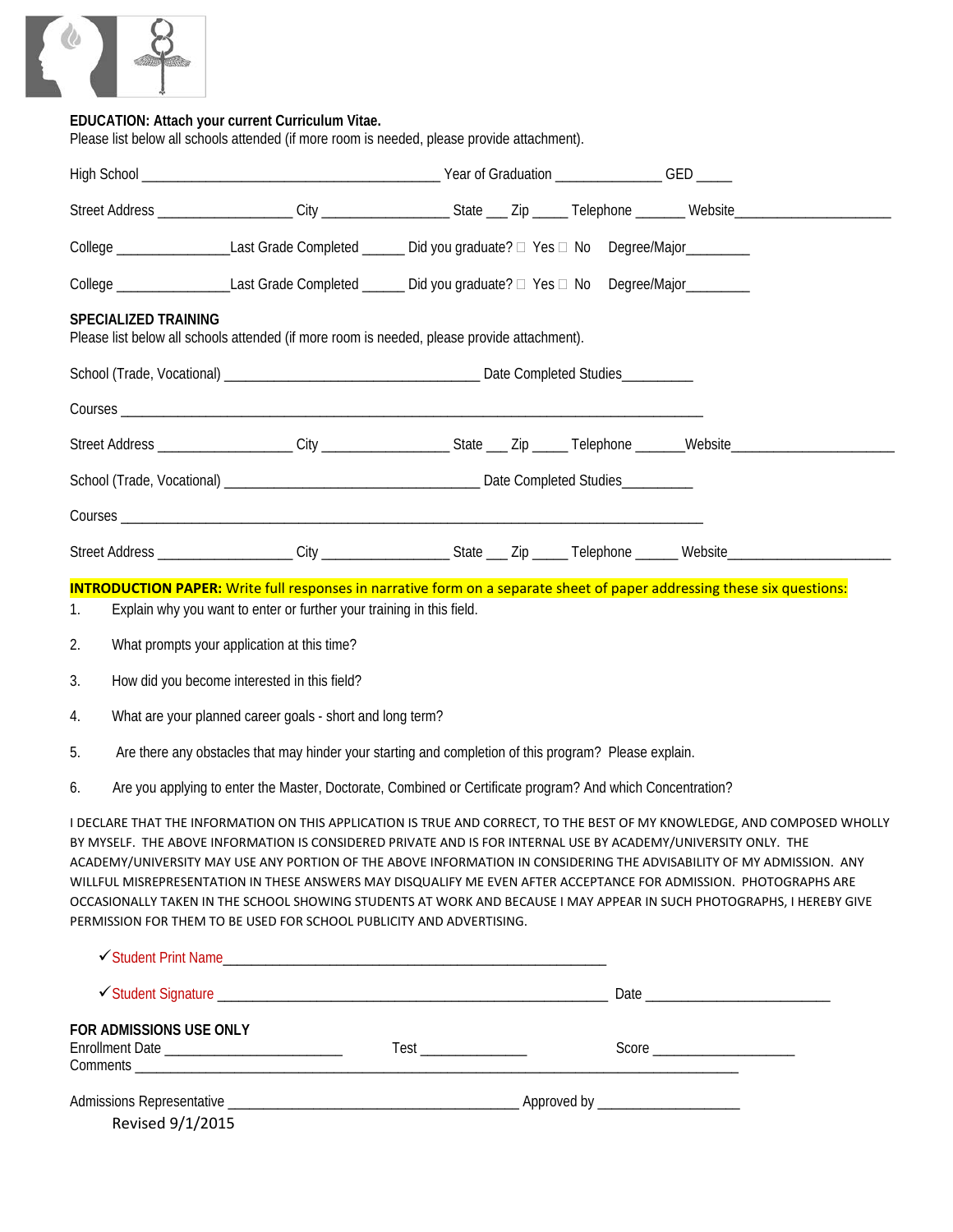

# **Academy of Intuition Medicine® & Energy Medicine University Signature Form**

## *Distance Degree and Non-Degree Certificate Programs*

*Please read, sign and mail with your admissions paperwork to:*

Academy of Intuition Medicine® & Energy Medicine University PO Box 564, Mill Valley, California 94942 USA

#### School Catalog

I have read a both the School Catalog found on its website and the contents of the website which have informed me of the rules, regulations, course completion requirements, and costs for the specific course/program in which I am applying. The information I have supplied on my application is true and accurate. I give the School permission to verify my records and information for entrance into the program.

### *READ AND SIGN:*

Print Name:

Student Signature & Date: \_\_\_\_\_\_\_\_\_\_\_\_\_\_\_\_\_\_\_\_\_\_\_\_\_\_\_\_\_\_\_\_\_\_\_\_\_\_\_\_\_\_\_\_\_\_\_\_\_\_\_\_\_\_\_\_\_\_\_\_\_\_\_\_\_\_\_\_\_\_\_\_\_\_\_

### NOTICE CONCERNING TRANSFERABILITY OF CREDITS AND CREDENTIALS EARNED AT OUR INSTITUTION

The transferability of credits you earn at Academy of Intuition Medicine® & Energy Medicine University is at the complete discretion of an institution to which you may seek to transfer. Acceptance of the any degree, diploma, or certificate you earn at this School is also at the complete discretion of the institution to which you may seek to transfer. If the credits, degree, diploma, or certificate that you earn at this institution are not accepted at the institution to which you seek to transfer, you may be required to repeat some or all of your coursework at that institution. For this reason you should make certain that your attendance at this institution will meet your educational goals. This may include contacting an institution to which you may seek to transfer after attending Academy of Intuition Medicine® & Energy Medicine University to determine if your credits, degree, diploma or certificate will transfer.

Academy of Intuition Medicine® & Energy Medicine University has not entered into any transfer agreement with other colleges or universities that provide for credits earned in any program of instruction.

*READ AND SIGN:*

| School Performance Fact Sheet                  |
|------------------------------------------------|
| I have read the School Performance Fact sheet. |
| $\checkmark$<br><b>READ AND SIGN:</b>          |
|                                                |
|                                                |
|                                                |
|                                                |

Revised 9/1/2015